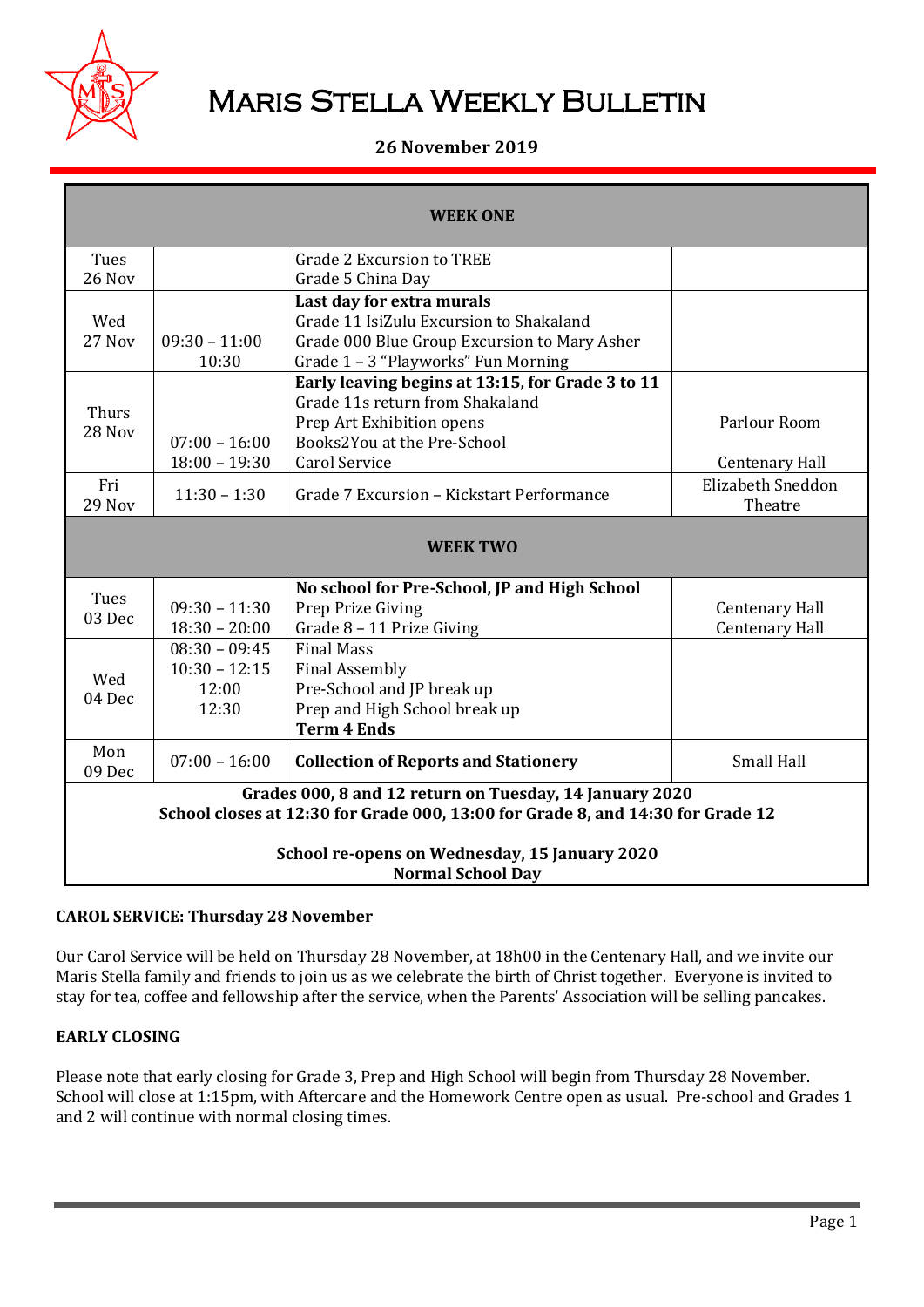## **PREP ART EXHIBITION**

Our Prep Art Exhibition will be open from Thursday 28 November. Please pop in to the Parlour Room to view the beautiful works of art created by our Prep girls, any time from this Thursday until break up day.

### **DURBAN YOUTH COUNCIL**

Congratulations to **Kamishka Pather**, Grade 10, who has been elected as the Deputy Mayor of the Durban Youth Council. This is a huge honour and we are extremely proud of Kamishka!

#### **TENNIS**

Well done to **Kaitlyn Ramduth**, Grade 7, who was recently awarded the prestigious title of Female Player of the Year by the KZN Tennis Association. This is the third consecutive year that Kaitlyn has won this prestigious award. She was also selected for the South African U14 squad for 2020, won the U18 Singles title at the Trafalgar Property Management Tournament, was the U18 runner up at the KZN Mini Series 4, and also the U18 runner up at the KZN Masters Tournament last weekend. Kaitlyn ends 2019 as the Number 1 ranked 13-year old in South Africa, and we are so proud of her incredible achievements. Well done Kaitlyn!

We also congratulate **Sophia Solodovnicova Singh**, Grade 6, who was a runner up in the KZN Masters Mini Series Tournament held recently.

## **SWIMMING**

**Leia Braithwaite**, Grade 4, swam in the Westville Sprints Gala this weekend and achieved excellent results in her age group, winning 2 Gold Medals, for 50m Butterfly for 100m Butterfly, and a Bronze Medal for 50m Freestyle.

#### **TERM 4 AWARDS**

In our awards assembly on Monday, we congratulated the following girls for representing an Umlazi or KZN Team recently:

The following girls were selected for the KZN Diving team and were awarded a Certificate of Recognition and a badge:

KZN Diving Team: **Addison Miskey, Mackenzie van Niekerk, Aimee Dunn, Jannah Winter** KZN Development Team: **Shay-Lea Geustyn, Emily Robertson, Olivia Coppola, Tatum Brouard, Tia Laudenberg, Katelyn Kitchin, Megan King, Raegan Brouard, Sophie Herman, Emma Meyer, Bethany Moore, Théa Naidoo, Madison Enslin**

Certificates of Recognition were awarded to the following girls who were selected for the KZN Highland Dancing Team and performed at the South African Championships: **Kaylee Walker** and **Allegra Brouckaert**

**Megan Gordon** was awarded a Certificate of Recognition for her contribution to Dance, after taking part in the Move National Dance Tournament earlier this year.

The following girls were awarded a Scroll for their 4 year service to Choir: **Zinhle Sithole, Jemma Ross** and **Tiana Mooroogasen**

The following girls were awarded a Scroll for their 4 year service to Community Service: **Keisha Moonasar** and **Alayna Naidu**

The following girls were awarded a Scroll for their 4 year service to Culture: **Thandolwenkosi Nomvungu** and **Bayanda Gumede**